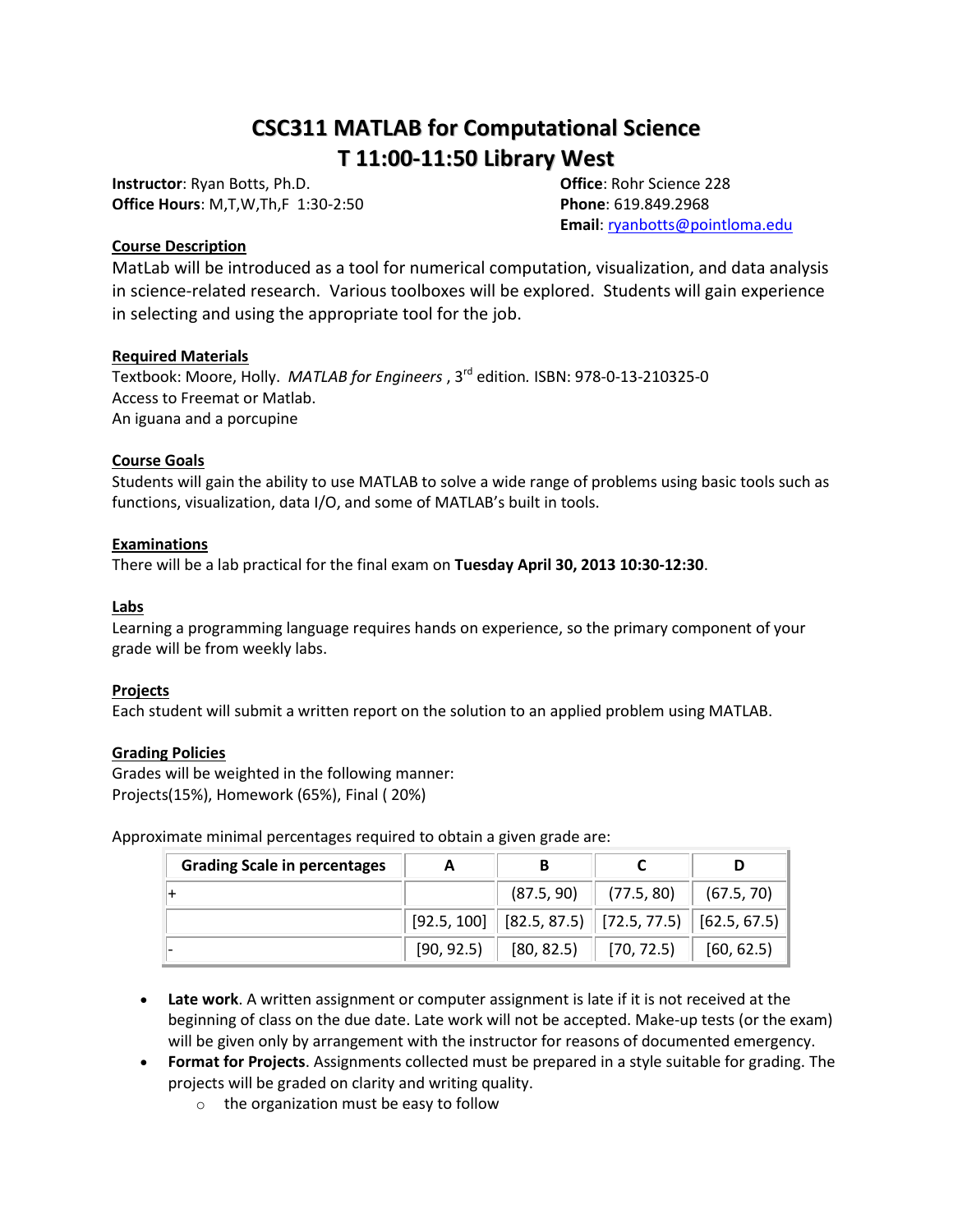- o the work must be typed
- $\circ$  complete solutions must be written for problems (not just answers); solutions must be clearly marked
- o use complete sentences to answer questions

# **Attendance Policy**

There is a strong correlation between grade and attendance. It is your responsibility to attend. If more than 20% of the total number of class meetings is missed for any reason you may be de-enrolled from the course as per the undergraduate catalog.

# **Academic Accommodations**

While all students are expected to meet the minimum standards for completion of this course as established by the instructor, students with disabilities may require academic accommodations. At Point Loma Nazarene University, these students are requested to file documentation during the first two weeks of the semester with the Academic Support Center (ASC), located in the Bond Academic Center. This policy assists the University in its commitment to full compliance with Section 504 of the Rehabilitation Act and the Americans with Disabilities Act. Section 504 (a) prohibits discrimination against students with special needs and guarantees all qualified students equal access to and benefits of PLNU programs and activities. Once the student files documentation, the ASC will contact the student's instructors and provide written recommendations for reasonable and appropriate accommodations to meet the individual learning needs of the student.

# **Cheating Policy**

A student who is caught cheating on an exam or an assignment will receive a zero on the assignment and may receive an "F" for the semester as per the guidelines in the course catalog. FYI- Cheating consists of using work other than your own and not citing it, storing answers on calculators for exams, obtaining copies of old exams, etc.

You may work on homework for this course in groups, however your answers must show enough variation from the work of others to indicate that it was not merely copied.